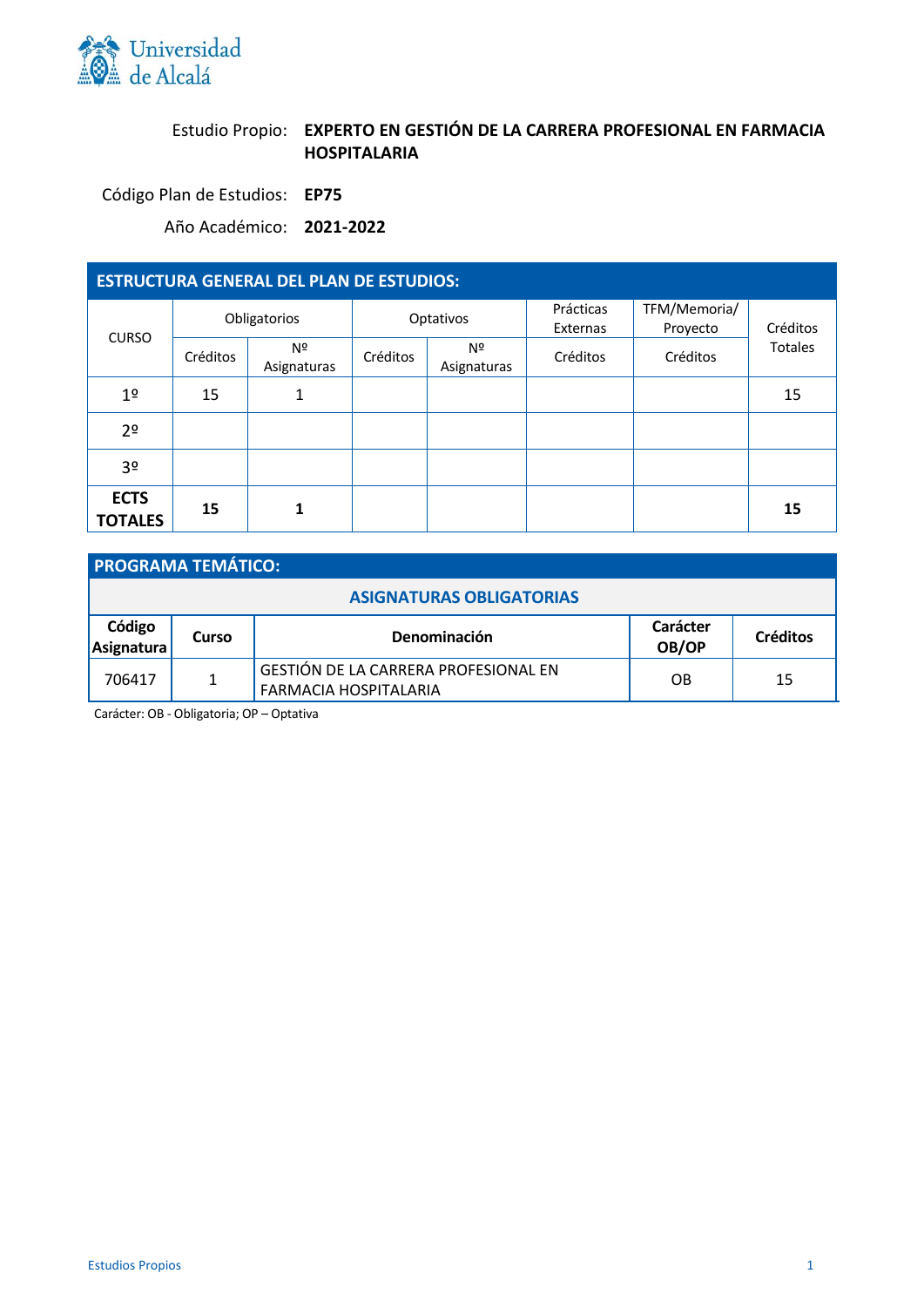

## **GUÍA DOCENTE**

| Año académico                   | 2021-2022                                                                       |                |  |  |
|---------------------------------|---------------------------------------------------------------------------------|----------------|--|--|
| Estudio                         | Experto en Gestión de la Carrera Profesional en Farmacia Hospitalaria<br>(EP75) |                |  |  |
| Nombre de la asignatura         | GESTIÓN DE LA CARRERA PROFESIONAL EN FARMACIA HOSPITALARIA                      |                |  |  |
| Carácter (Obligatoria/Optativa) | Obligatoria                                                                     |                |  |  |
| Créditos (1 ECTS=25 horas)      | 15                                                                              |                |  |  |
|                                 |                                                                                 | Presencial     |  |  |
|                                 |                                                                                 | Semipresencial |  |  |
| Modalidad (elegir una opción)   | X                                                                               | On-line        |  |  |
|                                 |                                                                                 | A distancia    |  |  |
| Profesor/a responsable          | Melchor Álvarez de Mon                                                          |                |  |  |
| Idioma en el que se imparte     | Castellano                                                                      |                |  |  |

## **PROFESORES IMPLICADOS EN LA DOCENCIA**

Melchor Álvarez de Mon Soto Jordi Nicolás Pico José Manuel Martínez Sesmero Miguel Ángel Calleja Hernández Carlos Crespo Diz Ana Álvarez Díaz Monike de Miguel Cascón Ramón Alejandro Morillo Verdugo María Antonia Mangues Bafalluy Pere Ventayol Bosch Alicia Herrero Ambrosio Arantxa Santamaría Jiménez Jaime Espín Balbino

| <b>DISTRIBUCIÓN DE CRÉDITOS (especificar en horas)</b>     |     |
|------------------------------------------------------------|-----|
| Número de horas presenciales/on-line asistencia profesor/a | 105 |
| Número de horas de trabajo personal del estudiante         | 270 |
| Total horas                                                | 375 |

| <b>CONTENIDOS (Temario)</b>                 |
|---------------------------------------------|
| <b>BLOQUE 1. GESTIÓN CLÍNICA</b>            |
| 1.1 Gestión Clínica en FH                   |
| 1.2 Unidades de Gestión Clínica             |
| 1.3 Medición y comparación de resultados en |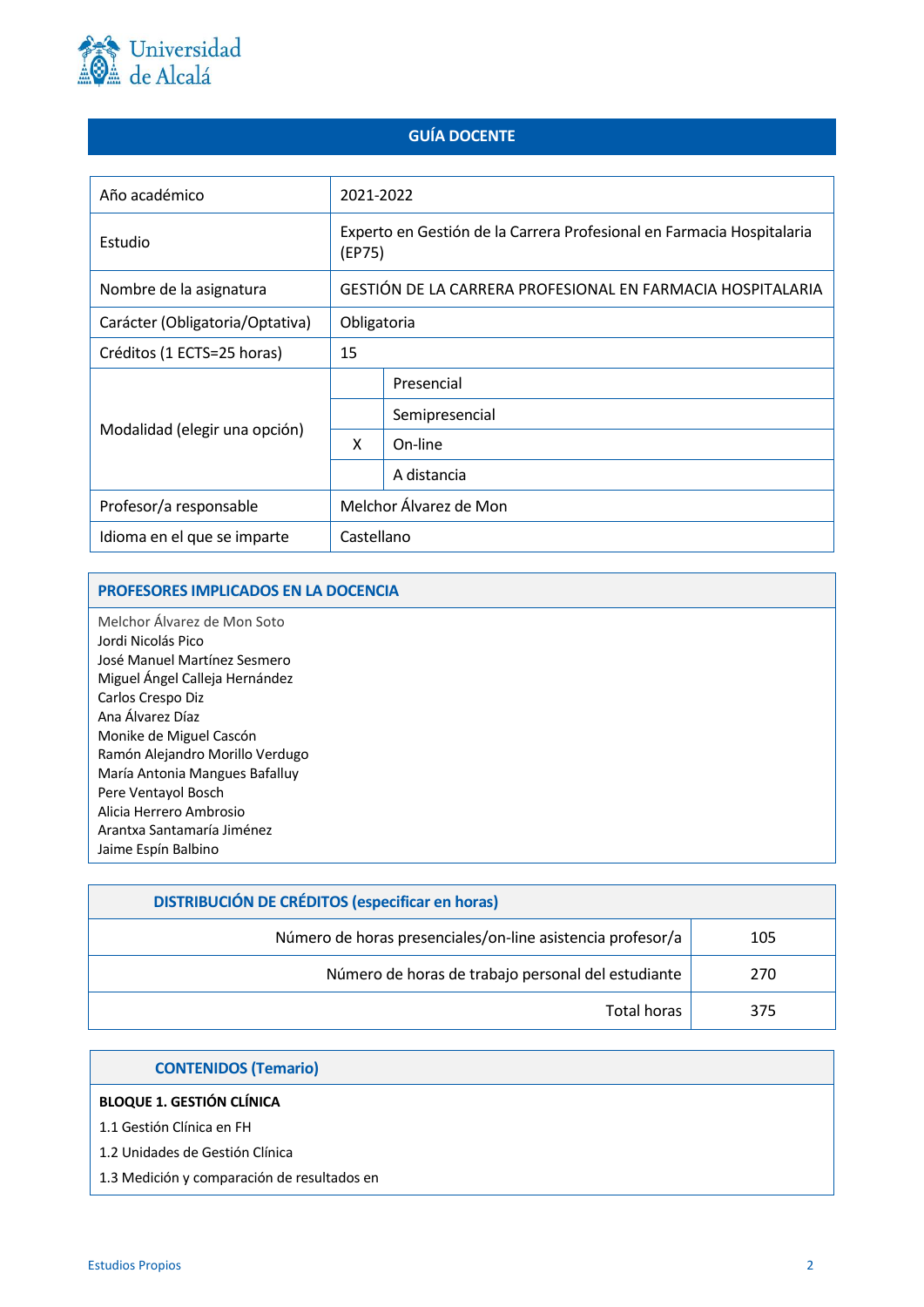

| la práctica asistencial                                                              |
|--------------------------------------------------------------------------------------|
| 1.4 Gestión de recursos                                                              |
| 1.5 Gestión de recursos financieros                                                  |
| 1.6 Sistemas de Gestión de calidad en FH                                             |
| 1.7 Gestión Stock y Materiales (modelos de distribución)                             |
| <b>BLOQUE 2. GESTIÓN FARMACOECONÓMICA</b>                                            |
| 2.1 Evaluación económica de los medicamentos                                         |
| 2.2 Costes y efectos                                                                 |
| 2.3 Tipos de evaluación económica                                                    |
| 2.4 Análisis de minimización de costes                                               |
| 2.5 Análisis coste-efectividad; coste-utilidad; Análisis coste-beneficio             |
| 2.6 Análisis rentabilidad ofertas                                                    |
| <b>BLOQUE 3. RRHH DEL SERVICIO DE FH</b>                                             |
| 3.1 Gestión de equipos y humanización del Servicio de Farmacia                       |
| 3.2 Inteligencia social y emocional                                                  |
| 3.3 Liderazgo y neuro-liderazgo                                                      |
| 3.4 Estrategia y táctica                                                             |
| <b>BLOQUE 4. TÉCNICAS DE INVESTIGACIÓN</b>                                           |
| 4.1 Ensayos clínicos y su diseño                                                     |
| 4.2 Estudios RWE                                                                     |
| 4.3 Monitorización de ensayos                                                        |
| 4.4 Lectura crítica (revisión sistemática, metaanálisis, estudios retrospectivos)    |
| 4.5 Preparación tesis doctoral                                                       |
| 4.6 Elaboración de documentos científicos: posters, abstracts, artículos científicos |
| BLOQUE 5. TRANSFORMACIÓN A TRAVÉS DE LA FORMACIÓN                                    |
| 5.1 Digitalización de Servicio de Farmacia                                           |
| 5.2 Branding personal                                                                |

- 5.3 Marca de Servicio
- 5.3 Desarrollo del coaching
- 5.4 Motivación y liderazgo de equipos de farmacia
- 5.5 Comunicación interna entre servicios

#### **BLOQUE 6. COMUNICACIÓN EXTERNA**

- 6.1 Características fundamentales de comunicación
- 6.2 Nuevas herramientas de comunicación
- 6.3 Telefarmacia (necesidades, procedimientos, responsabilidad ética, etc.)
- 6.4 Papel del farmacéutico en la comunicación con el paciente
- 6.5 Humanización y comunicación con el paciente

## **EVALUACIÓN**

La evaluación se realizará mediante un examen tipo test en cada módulo. El alumno tendrá que obtener un 80% de aciertos para poder aprobar.